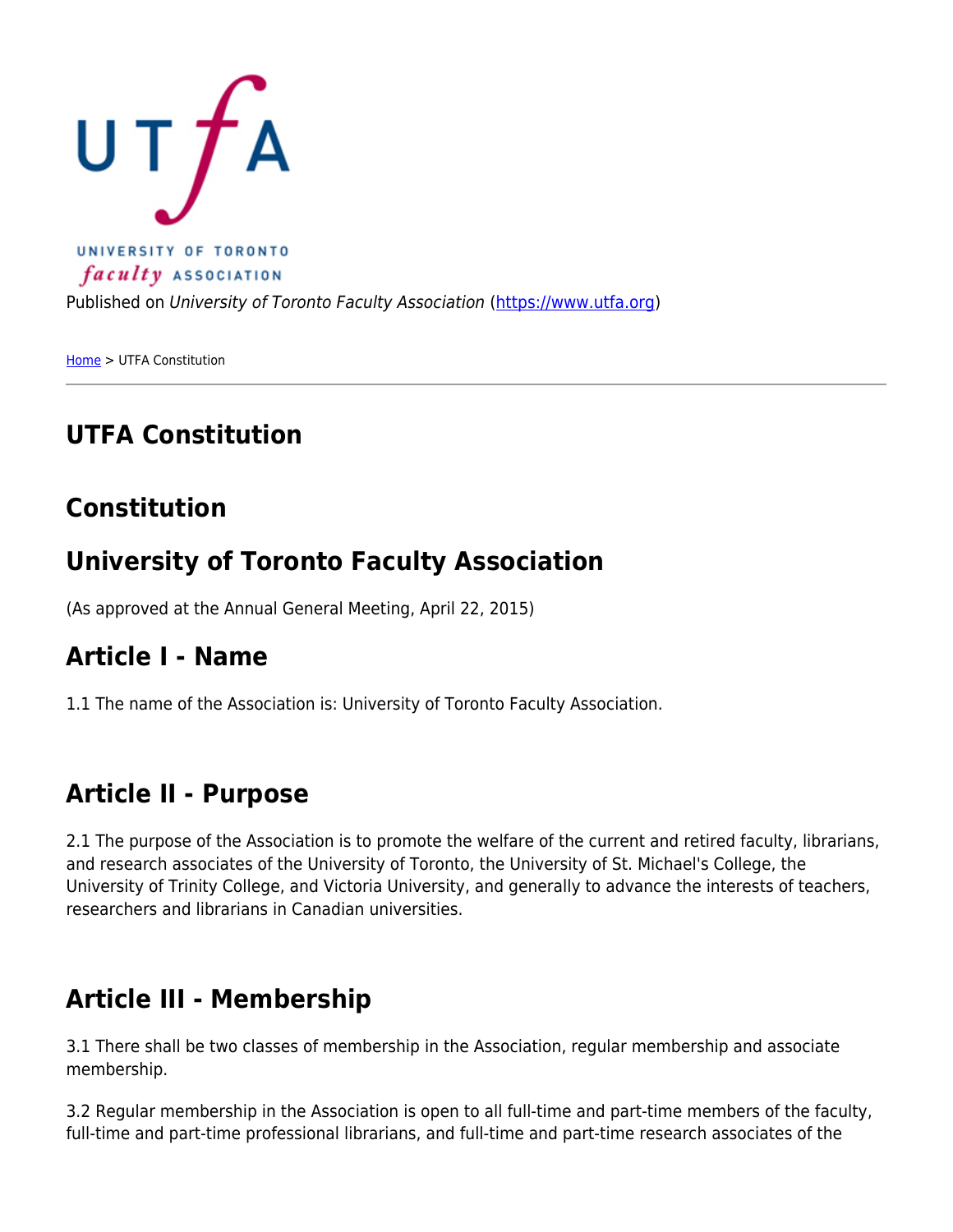universities mentioned in Article II, and persons who have retired from service as members of the faculty, professional librarians, or research associates at the universities mentioned in Article II.

3.3

(i) Associate membership in the Association is open to all Clinical faculty.

(ii) Upon the establishment of procedures and/or representative bodies that address the academic freedom of Clinical faculty, and offer an agreed upon dispute resolution mechanism, the Clinical faculty associate membership category will be terminated.

3.4 Associate members may attend but not vote at a general meeting and may not vote for the President.

# **Article IV - Council**

4.1 There shall be a Council of the Association, consisting of the elected members and the Officers (who may or may not be elected members), responsible for establishing and carrying out the Association's policies, and for carrying on its business subject to the provisions of this Constitution and to such directions as may be given at any Annual or other General Meeting of the Association.

4.2 The Council may recommend changes to the Constitution and the By-Laws for approval at a general meeting.

4.3

(i) The Council shall consist of at most sixty regular members elected by the regular membership of the Association.

(ii) Four elected members of the Council shall represent the retired members of the Association.

(iii) For the purposes of apportioning active members of the Association into constituencies, each regular member shall be allocated to one of the following eight sections, with a total of up to 56 elected members:

1. Faculty of Arts and Science and those in the St. George Colleges, Graduate School, centres and institutes who would be eligible for appointment in this faculty, except those at the University of Toronto at Mississauga and the University of Toronto at Scarborough;

2. University of Toronto at Mississauga;

3. University of Toronto at Scarborough;

4. Faculty of Applied Science and Engineering and those in the Graduate School, centres and institutes who would be eligible for appointment within this faculty;

5. Faculty of Medicine and those in the Graduate School, centers and institutes who would be eligible for appointment within this faculty;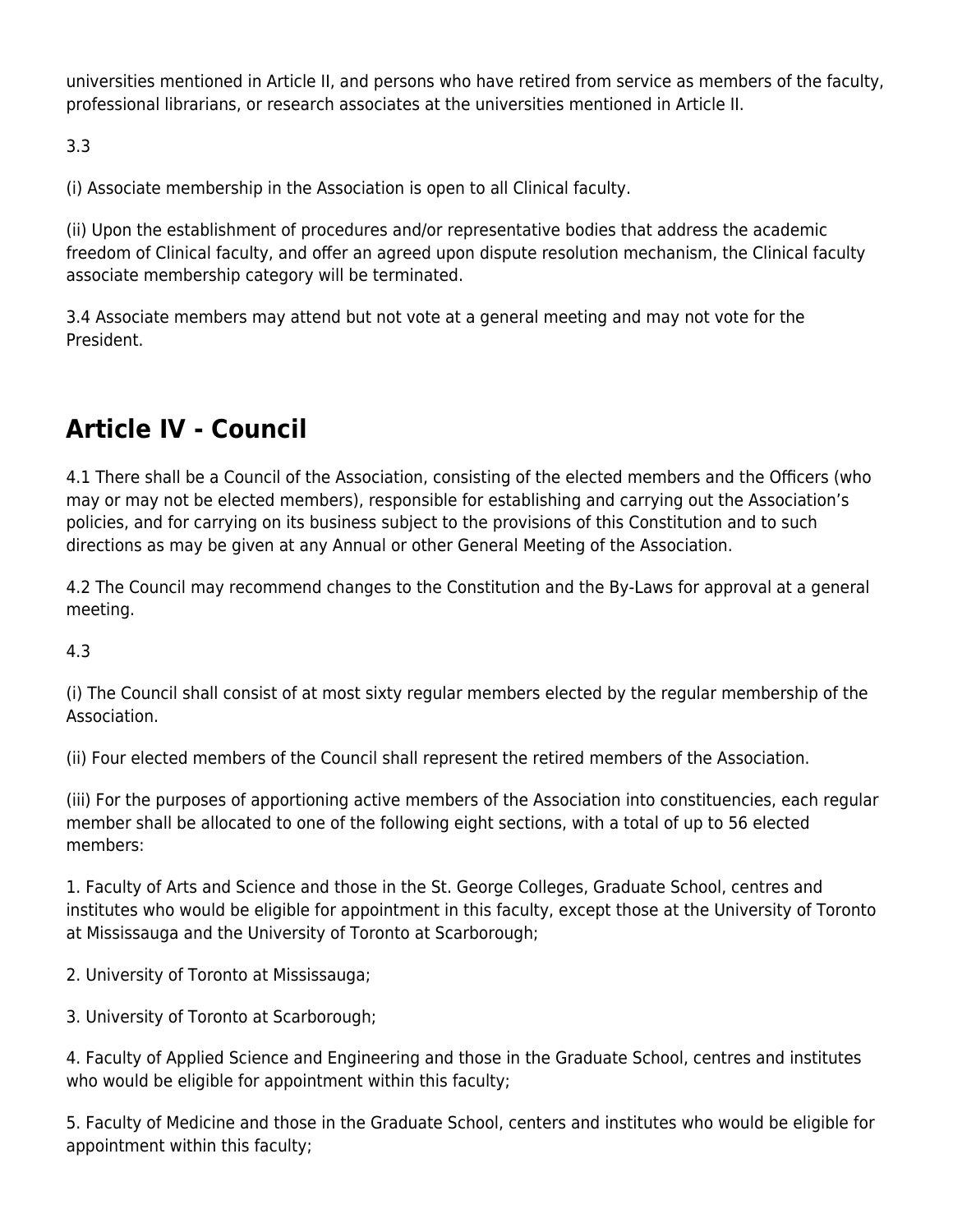6. OISE-UT and those in the centres and institutes who would be eligible for appointment within this faculty;

7. Professional faculties that lack a departmental structure;

8. Librarians on all campuses, including central, college and departmental libraries.

(iv) The number of constituencies to be assigned to each section of active members shall be roughly proportional to the number of regular members within that section. Before this Constitution takes effect, and each six years thereafter, Council shall appoint an Apportionment Committee, consisting of one regular member from each section plus a Chair, which shall recommend an assignment of the number of seats for each section for each election in the ensuing six years. This committee shall first report to Council, which will either accept the report and forward it to the next Annual General Meeting with a recommendation for acceptance or refer it back to the committee for revisions. The Annual General Meeting may either enact the report or refer it back to the committee for revisions and subsequent presentation at a general meeting.

(v) The Apportionment Committee shall subdivide each of the eight sections into electoral constituencies on a roughly proportional basis. Only regular members within each constituency shall vote for their Council representative(s).

#### 4.4

(i) Subject to Article 4.4 (iii) hereof, the active members of the Council shall be elected by the regular members of the Association in their respective constituencies for a term of three years commencing on July 1st of the year of election and shall be eligible for re-election.

(ii) Four retired members of Council shall be elected by retired regular members of the Association for a term of three years beginning on July 1 of the year of election, and shall be eligible for re-election.

(iii) The Council may provide for the retirement of not more than one third of its members each year under such a system of rotation as it may prescribe. No more than two of the four retired members should have their three-year term end in any one year.

(iv) When the boundaries of a constituency are changed under section 4.3(iii), the term of any member previously elected from an affected constituency shall end on the following June 30. Council may through by-elections fill vacancies for one or two or three years to maintain the intended rotation mix.

(v) A Councillor who is unable to attend meetings for a period not exceeding one year for reasons of health or academic leave may propose an alternate to serve instead. Such an alternate must be a regular member and be accepted by a vote of Council as the representative of that Councillor's constituency for a stated term. A Councillor who is unable to serve for a period exceeding a year shall be deemed to have resigned. A Councillor who has resigned shall be replaced for the remainder of the term through a byelection in that constituency.

(vi) In the event that a Council member has not been in attendance either for three consecutive Council meetings or for more than half of the meetings held in the previous twelve months, the President shall bring this to the attention of Council. Council may table a motion to remove the member from office, but shall not vote on it before the affected member is informed at least 30 days in advance and is given the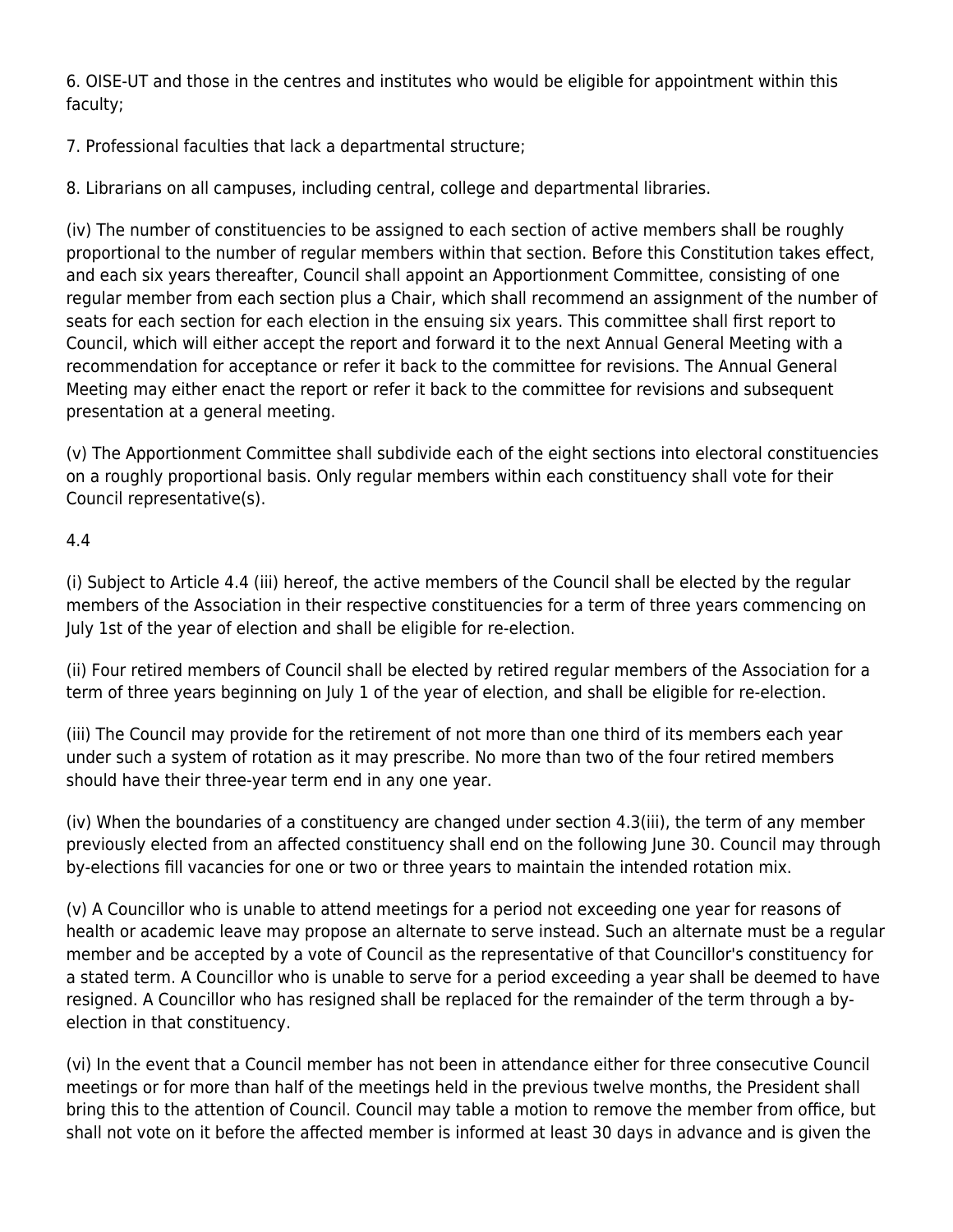opportunity to appear before Council and speak to the issue.

4.5 The President shall call a meeting of the Council (i) at regular intervals during the academic year, upon at least seven days' notice to its members, and (ii) by written request to the President from at least ten members of Council, upon at least seven days' notice to its members, and (iii) in the event that the Executive Committee declares the necessity of an emergency meeting, upon notice of at least one full working day by both telephone and electronic mail, and (iv) as soon after the Annual General Meeting as is deemed convenient to elect Officers, other than the President, as described in Article IX.

4.6 The Executive Committee shall prepare for each meeting an agenda that Council is free to adopt or amend. The agenda shall contain, among other items, any item which ten or more members of Council at least seven days in advance of the meeting request the President in writing to have included.

4.7 Council may appoint a Speaker, who shall not be entitled to vote on any motion. In the absence of the Speaker, the President shall chair the Council meeting, but may pass the Chair to a member of the Executive when presenting a report. In any case, the President may cast a vote only to break a tie.

4.8 A quorum for meetings of the Council shall be twenty elected or appointed members.

4.9 The Council shall fill any vacancies arising by resignation or otherwise in the offices of the Association, and in the membership of any standing committee.

4.10 Notwithstanding anything in this Article, the Past-President of the Association, and any person who is an Officer of the Association or the Chair of any standing committee of Council and is not otherwise a member of Council, shall be a member ex officio, with all the voting privileges of the elected members. In addition, the Chair of the USMC Leadership team shall be a member ex officio, with all the privileges of the elected members except the right to vote.

# **Article V – President**

5.1 The President shall be elected by the regular members of the Association and shall serve as President for two years, from July 1 immediately following the date of election.

5.2 The President must be a regular member of the Association.

5.3 A President may serve for more than one two-year term but not more than six consecutive years. This includes consecutive time served prior to July 1, 2011.

5.4 The President shall serve as Past-President for succeeding presidential term(s).

5.5 The President shall serve on the Executive Committee.

5.6 If the President becomes unable to serve during the period to June 30 immediately following the election, a by-election shall be held to determine a replacement. If the President becomes unable to serve during the first presidential year, then Council shall appoint an interim President to serve until the following June 30 and shall call an election for a new President to serve a two-year term from the following July 1.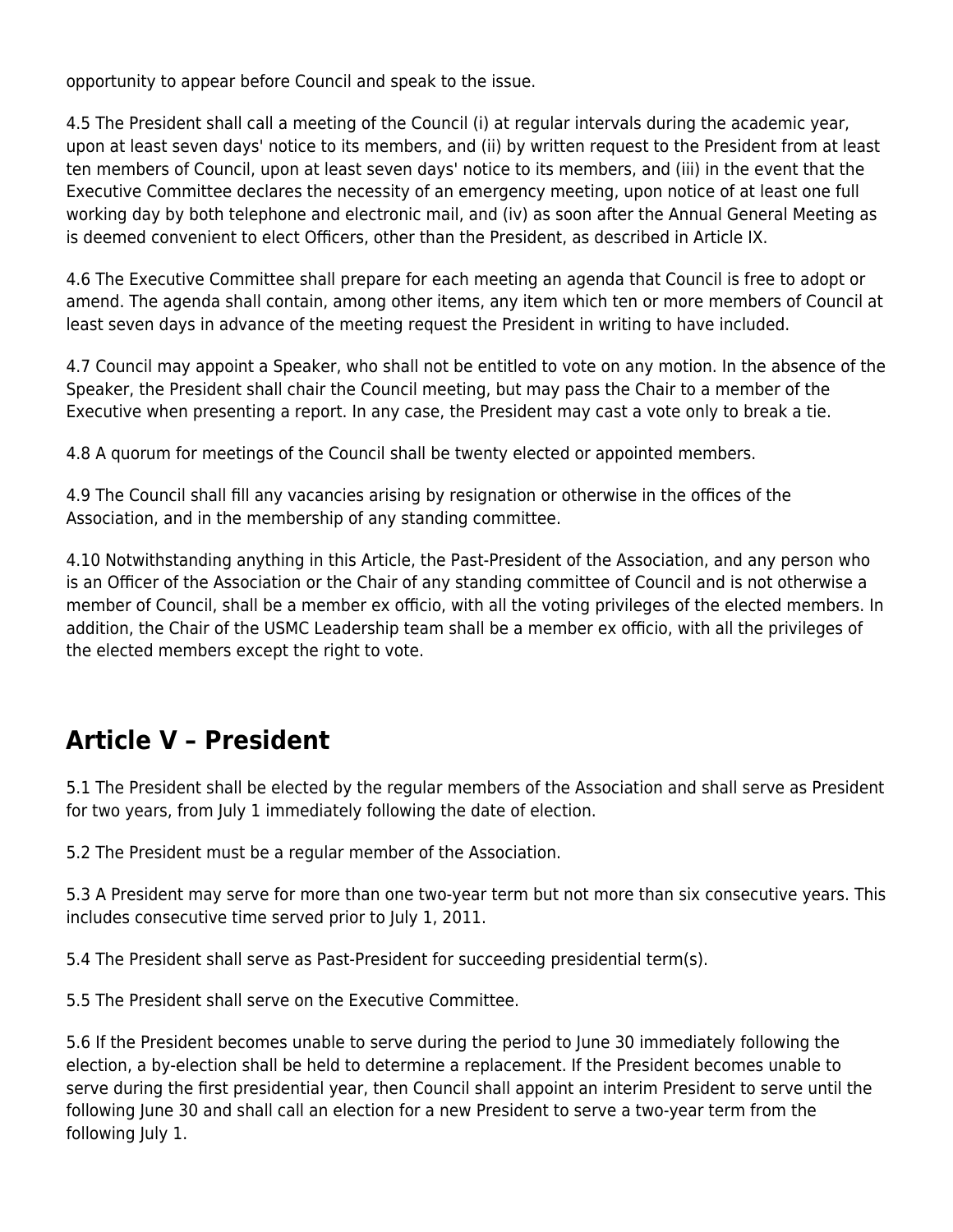5.7 The President serves as the representative and spokesperson of the Association in all dealings with outside bodies. Whenever the President is unavailable, Council may delegate this responsibility to someone else.

5.8 The President may be removed from office by a two-thirds vote to that effect of regular members present and voting at a general meeting. (Article 10.2 prescribes the four mechanisms for calling a general meeting.)

# **Article VI - Other Officers**

6.1 The Association shall have the following other Officers: Vice-President (Salary, Benefits, Pensions and Workload); Vice-President (Grievances); Vice-President (University and External Affairs); and Treasurer.

6.2 Each non-Presidential Officer must be a regular member of the Association.

6.3 The term of office of each non-Presidential Officer shall be a two-year term. However, a one year term will be allowed for each non-Presidential Officer who requests it, in accordance with the process and timelines, if any, established in the bylaws.

6.4 Each non-Presidential Officer shall be eligible for re-appointment.

# **Article VII - Executive Committee**

7.1 There shall be an Executive Committee of the Council consisting of the President and other Officers of the Association specified in Article 6.1, Chairs of any additional standing committees of the Association established pursuant to Article 8, and up to three members-at-large appointed by Council for renewable one or two-year terms.

7.2 At least two of the members-at-large on the Executive Committee must be elected from the existing elected or appointed members of Council. If a majority of the members appointed to the Executive Committee aside from the members-at-large are also members of UTFA Council by virtue of representing a constituency, Council may appoint a third member-at-large from the UTFA membership who is not a member of Council. The appointment of members-at-large will take place after the appointment of other members of the Executive Committee, where necessary to give effect to this provision.

7.3 The term of office of each Member-at-Large Executive Committee member, and of the Chair of any additional standing committees of the Association established pursuant to Article 8, will be a two-year term. However, a one-year term will be allowed for such members-at- large or additional Standing Committee Chairs who request it, in accordance with the process and timelines, if any, established in the bylaws.

7.4 No member of the Executive Committee may serve in any one position on the Executive Committee for more than six consecutive years. This includes consecutive time served prior to July 1, 2011

7.5 The Executive Committee shall meet at the call of the President, or within one week of a call for a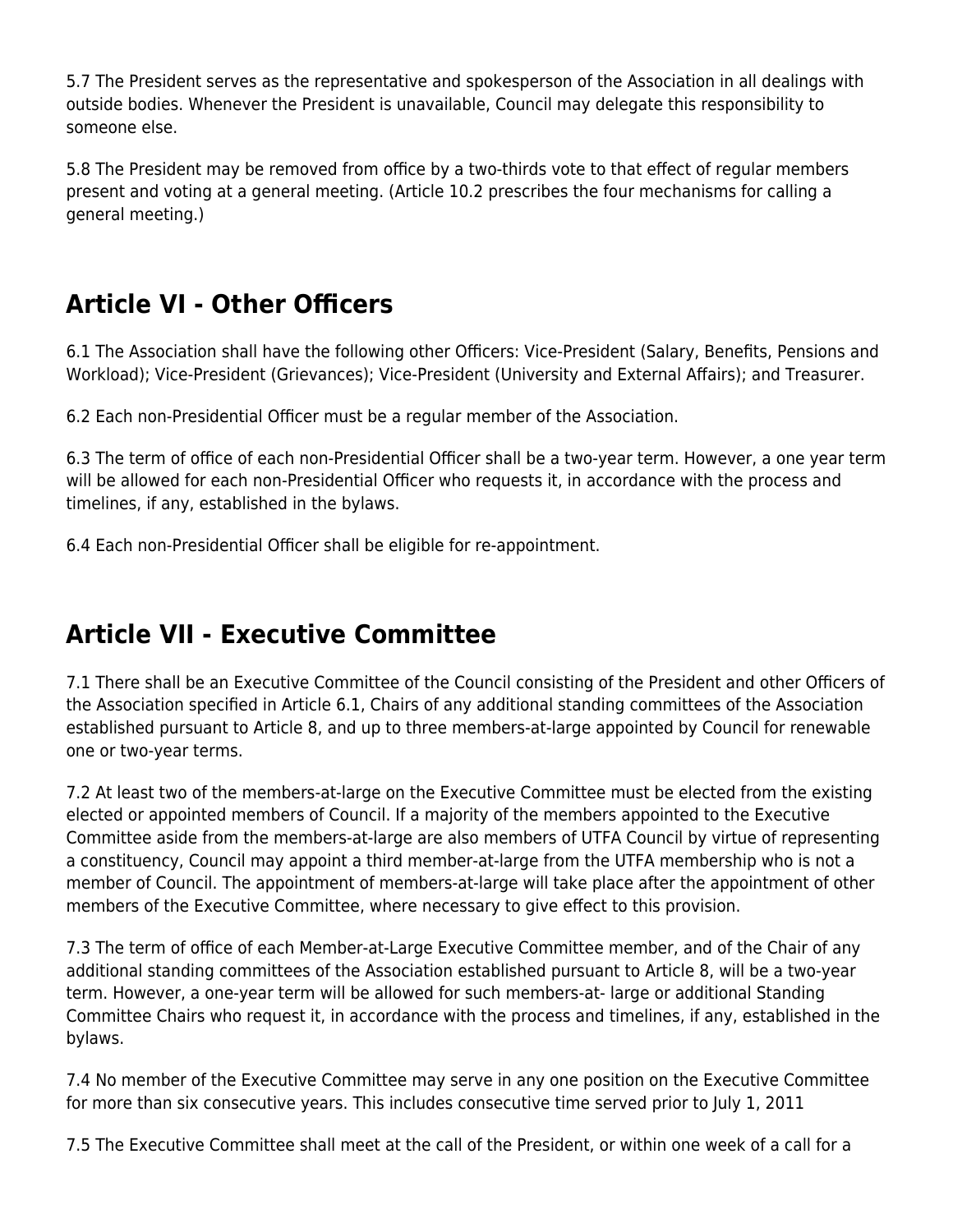meeting by any two members of the Committee.

7.6 A quorum for the Executive Committee shall be a majority of its voting members, including the President or the President's designate.

7.7 The Executive Committee shall carry out such duties as may be delegated to it by the Council.

# **Article VIII - Committees**

8.1 There shall be Standing Committees of the Council on (i) Salary, Benefits, Pensions and Workload, on (ii) Grievances, on (iii) University and External Affairs, and such other standing and special committees as the Council may establish from time to time.

8.2 The committees shall have such duties and powers as may be assigned to them by the Council.

8.3 The Council, from the regular membership of the Association, shall confirm the members of each committee.

8.4 The Vice-President (Salary, Benefits, Pensions and Workload) shall be the chair of the Standing Committee on Salary, Benefits, Pensions and Workload, the Vice-President (Grievances) shall be the chair of the Standing Committee on Grievances, the Vice-President (University and External Affairs) shall be the chair of the Standing Committee on University and External Affairs, and the chair of every other committee shall be appointed by the Council from the membership of the Association.

# **Article IX - Nominations and Elections**

9.1

(i) Each candidate for President shall be nominated from the regular membership of the Association by two regular members of Council or by 10 regular members of the Association. Nominations open no later than March 1st of the year of election and close on March 15th of the same year.

(ii) If more than one person is nominated for President, the President shall be elected from among those nominated by a mail ballot of the membership of the Association conducted during the twenty-one days next following the close of nominations.

(iii) Council, by regulation, shall establish guidelines for conduct of the election.

9.2 There shall be a Nominating Committee consisting of five members including either a member of the current Executive Committee or, failing that, a Past-President of the Association. Council must approve the Nominating Committee. The Nominating Committee shall compile a slate of nominees for the following positions where there is an upcoming vacancy, including those resulting from the expiration of a term of office : non-Presidential members of the Executive Committee (the three Vice-Presidents, the Treasurer, the Chairs of the Standing Committees, and the members-at-large).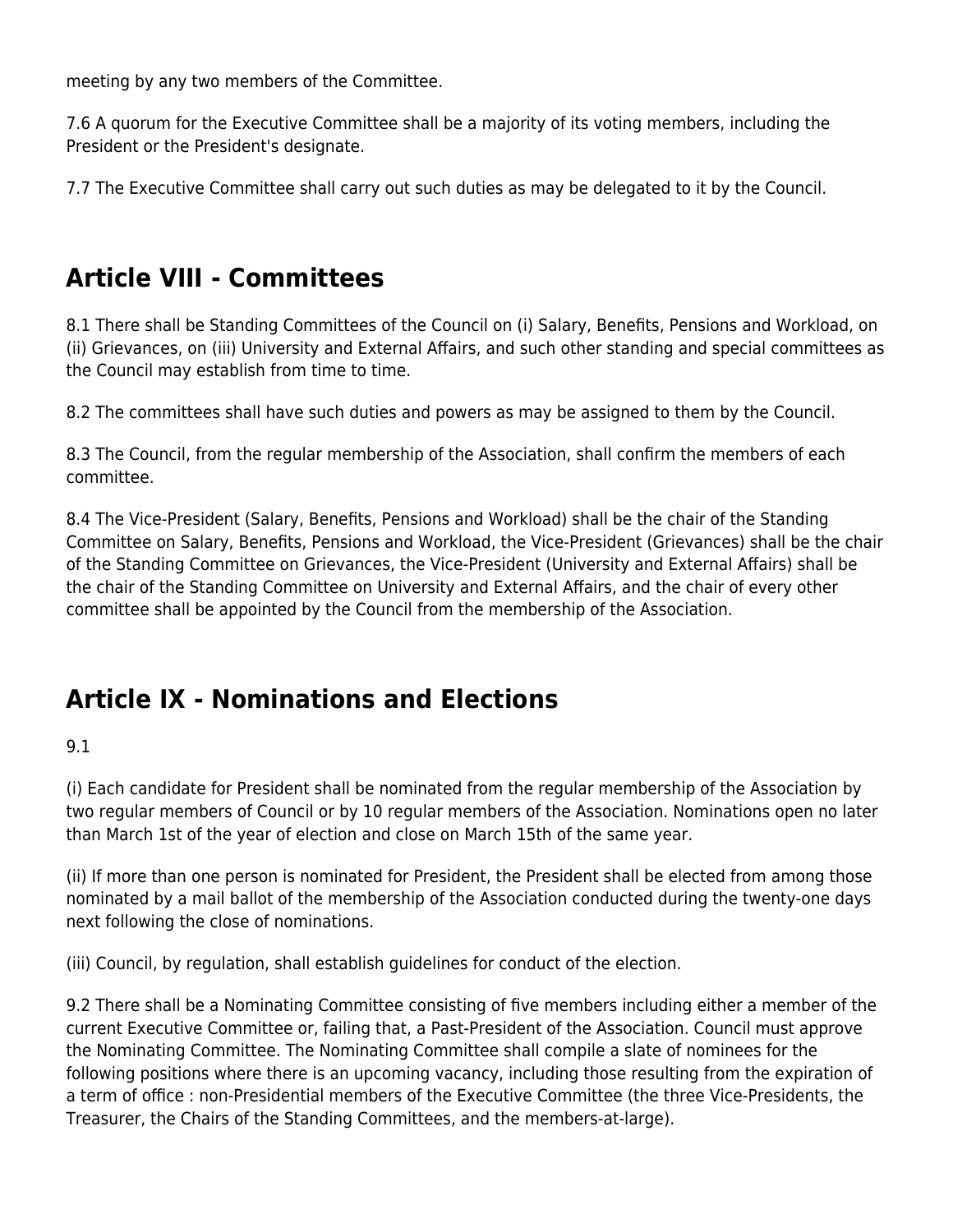9.3 The Council, from the regular membership of the Association, shall appoint the three Vice-Presidents, Treasurer and Chairs of all Standing Committees, in addition to the members-at-large on the Executive Committee who shall be appointed pursuant to Article 7. These appointments should occur at the first meeting of the Council after the Annual General Meeting.

# **Article X - Meetings**

10.1 The Annual General Meeting of the Association shall be held each year as soon as practical after the twenty-ninth day of March. In an election year this will occur after the President has been elected.

10.2 The President shall call other general meetings of the Association (i) as directed by the Annual General Meeting, (ii) as directed by the Council, (iii) as directed by the Executive Committee or (iv) at the written request to the President of fifty regular members of the Association, the request to be accompanied by the proposed agenda of the meeting.

10.3 The agenda for any general meeting of the Association shall be approved in advance by Council, except if the meeting is called by the Executive, in which case the agenda for the meeting shall be approved by the Executive, and except if the meeting has been called at the request of fifty regular members, in which case the agenda shall be as proposed in the members' request.

10.4 The President shall give at least one week's notice to the members of any general meeting of the Association.

10.5 The membership of the Association at any meeting may pass and amend By-Laws for the efficient operation of the Association by majority vote of regular members, present and voting, except as otherwise specified in this constitution. By-Laws may be amended at any general meeting provided either (i) notice is given on the agenda, or (ii) amendments are proposed at the general meeting and confirmed only after the meeting has been adjourned and reconvened after at least one week or a mail ballot of the membership has been held.

10.6 The Council shall designate from time to time a regular member of the Association who shall preside at general meetings of the Association.

10.7 One hundred regular members shall constitute a quorum at general meetings.

10.8 Robert's Rules of Order, where not inconsistent with the Constitution or the By-Laws, shall govern the conduct of meetings of the Association.

# **Article XI - Fees**

11.1 The annual membership fees shall be proposed by the Council and approved at a general meeting of the Association by a majority of those regular members present and voting. The fees shall become payable on July 1st of each year.